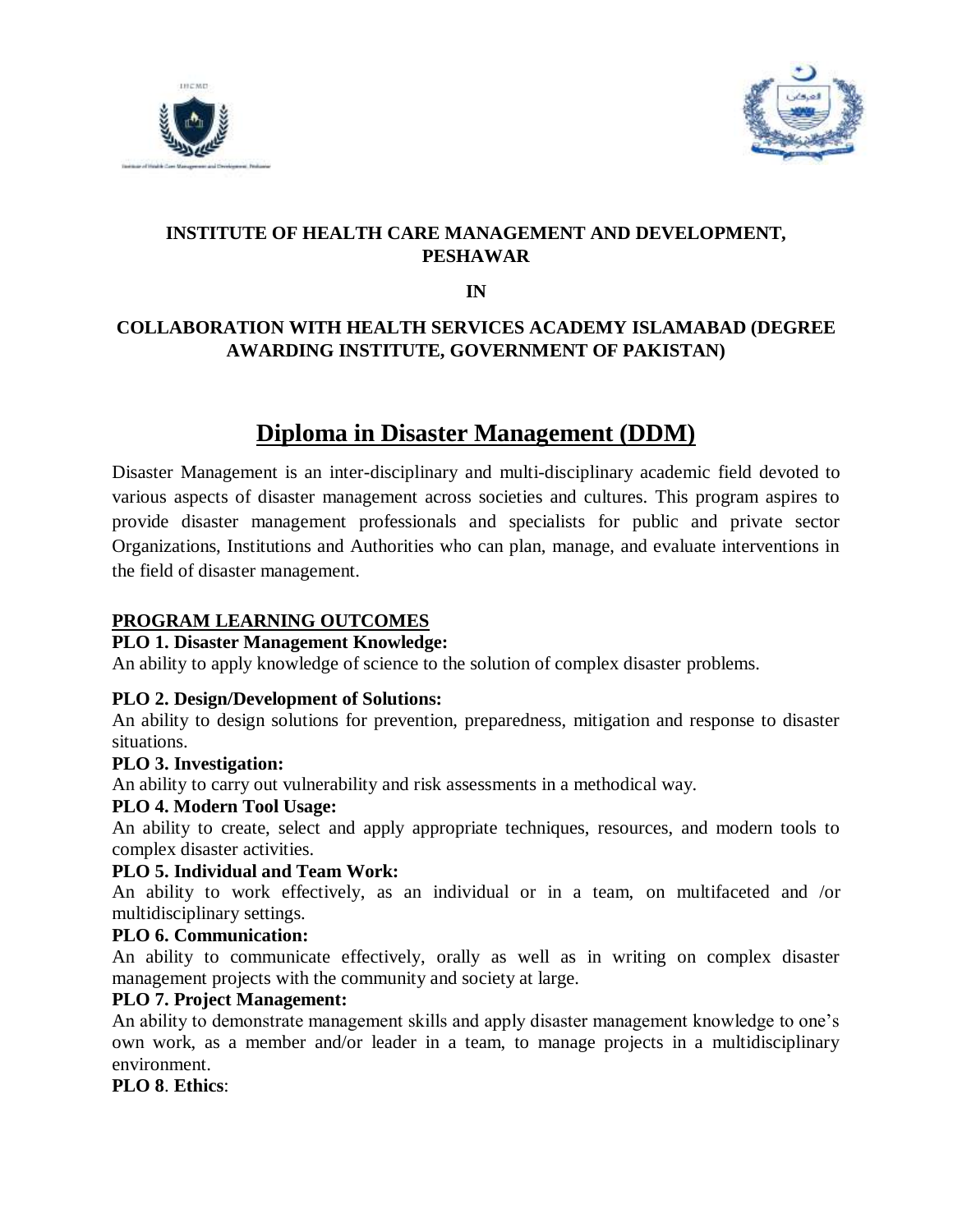



An ability to apply ethical principles and commit to professional ethics and responsibilities and norms of disaster management practices.

| <b>Course Code</b> | <b>Course Title</b>                                                            | <b>Credits</b> |
|--------------------|--------------------------------------------------------------------------------|----------------|
| <b>DDM-01</b>      | <b>Introduction to Disaster Management</b>                                     | $2 + 0$        |
| <b>DDM-02</b>      | <b>Geographical Information System and IT in Disaster</b><br><b>Management</b> | $2 + 0$        |
| DDM-03             | <b>Risk Assessment and Vulnerability Analysis</b>                              | $2 + 0$        |
| DDM-04             | <b>Disaster Preparedness and Response</b>                                      | $2 + 0$        |
| <b>DDM-05</b>      | <b>Recovery, Rehabilitation and Reconstruction</b>                             | $2 + 0$        |
| DDM-06             | Reporting, Information and Documentation in<br><b>Disasters/PROJECT</b>        | $2 + 0$        |
| DDM-07             | <b>E-Governance and Emerging technology in Disaster</b><br><b>Management</b>   | $2 + 0$        |
| <b>DDM-08</b>      | <b>Community Linkage in Disaster Management</b>                                | $2+0$          |
| DDM-09             | <b>Case Studies in Disaster Management</b>                                     | $2 + 0$        |
|                    | TOTAL                                                                          | 18             |

## **Duration: 12 Months**

# **ELIGIBILITY CRITERIA**

- MBBS/BDS or 16 years of education in Health & Allied Sciences Discipline like MBBS, BDS. Nursing, Physiotherapy, Pharmacy, Agriculture, Agricultural Engineering, Animal/Plant sciences, Anthropology, Archaeology, Architecture, Civil Engineering, Commerce, Environmental Sciences, Forestry, Economics, Home Economics, Geology, Mass Communication, Sociology, Political Science, Psychology, Public Health, Management Sciences etc.
- Have Computer literacy.

# **Program Fee: Rs 100,000/-**

**Address:** Institute of Health Care Management and Development, (Imperial Education System Building) Opposite Roots Millennium Schools System Gul abad, Phase-III Chowk Jamrud Road Peshawar.

For Further detail Please contact.